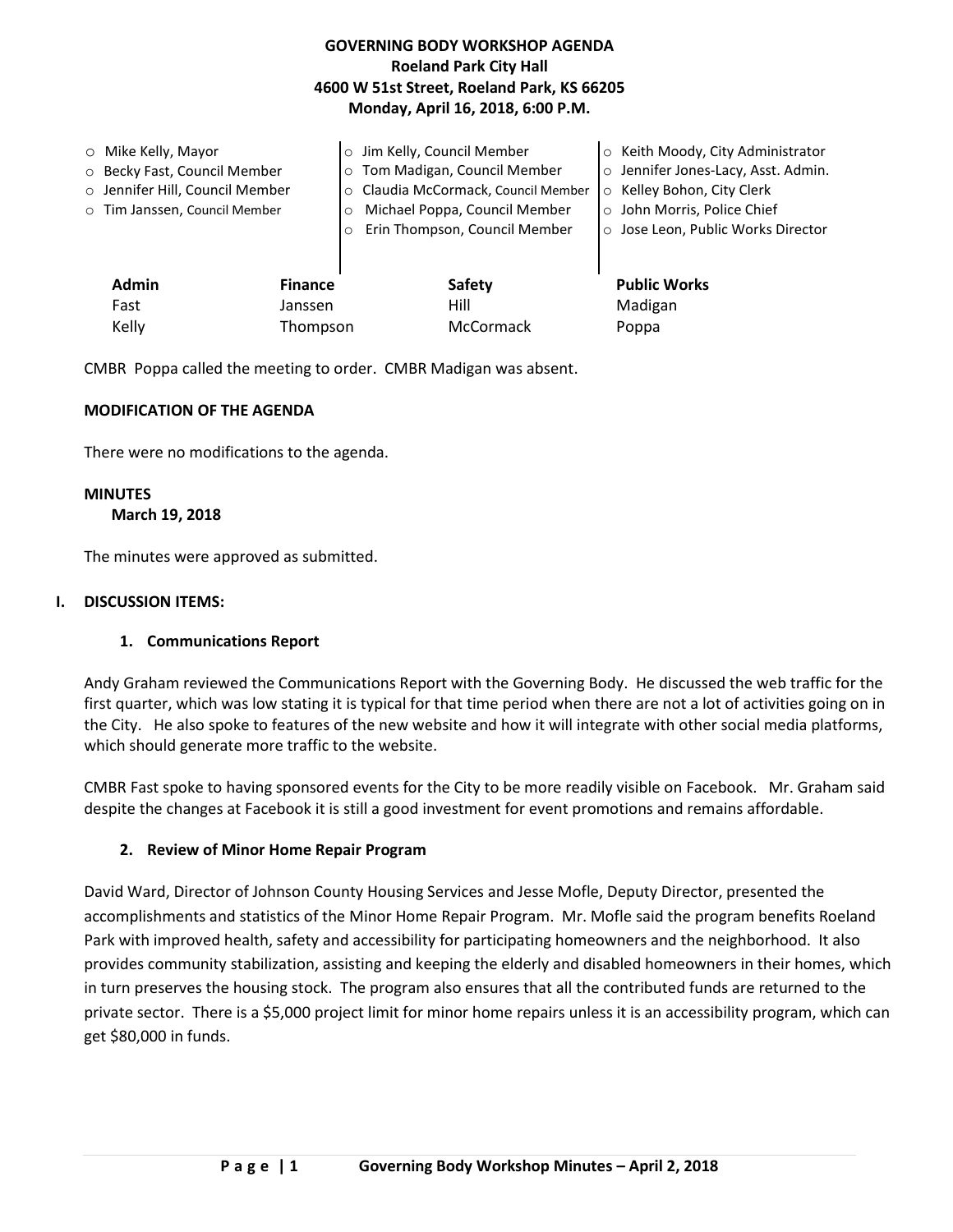Projects can include roofs, siding, guttering, lead-based paint abatement, windows, doors, kitchen and bath remodels, plumbing and electrical upgrades, foundation repair, grading, concrete, air conditioning/furnace replacement, accessibility ramps, accessible showers and current code compliance.

Mr. Mofle provided the income limits for program participation. He also showed pictures to the Governing Body of projects they have completed with before and after pictures.

Currently in Roeland Park, there are 13 applications on the waiting list. The oldest is dated September 2014. Mr. Mofle added there is generally enough funding to do one project per year. In 2017, they did one home project for \$40,000.

CMBR McCormack asked how they decide which project they decide to work on. Mr. Mofle said projects on the waiting list are qualified by income and a home value that does not exceed \$189,000.

Mayor Kelly asked with the increased property values they are seeing have any projects now become ineligible. Mr. Mofle said that two homes are now valued out of the program. He added that Roeland Park has a fairly lengthy waiting list, but they are only able to do one home per year in Roeland Park.

CMBR Fast asked how Roeland Park compared to the other cities regarding funding and length of waiting time. David Ward, Director of Johnson County Housing Services responded that the total home program allocation is approximately \$700,000 of which 15 percent comes off the top for community housing development organizations (CHDO). One such organization in Johnson County does property acquisition, rehabilitation and resale of properties. Of the 15 percent, by statute 5 percent goes to CHDO administrative funds and the remaining 10 percent is for program administration. The remainder is split among the entitlement and non-entitlement cities. Roeland Park is a non-entitlement area.

City Administrator Moody asked what distinguished between entitlement and a non-entitlement community. Mr. Ward said a population of 50,000 or greater becomes an entitlement city. He added that increasing the City's contribution in the Home Investment Partnership would bring the most benefit to the citizens of Roeland Park.

CMBR Poppa thanked Mr. Mofle and Mr. Ward for their presentation and the service they provide.

# **3. Review United Community Services Year-End Report**

Ms. Jones-Lacy said the City has participated in United Community Services since its inception in 1990, with the exception of one year in 1993. Otherwise, Roeland Park is one of the proud members of the organization that has funded it basically from the beginning. United Community Services works in partnership with Johnson County cities doing a lot of non-profit and human services work. In 2018, Roeland Park has budgeted funding in the amount of \$4,285, a figure that goes up annually by about two percent. Ms. Jones-Lacy provided a summary of what was completed in 2017 where they were able to serve 546 residents.

## **4. Tagline and Condensed Logo**

Lindsey French from Vireo presented the changes to the Governing Body on the condensed logo where the letters "R" and "P" were of the same weight and thickness.

CMBR Poppa said he would like to see the color option have the "R" and "P" both in a gray color. Mayor Kelly, CMBRS Fast and McCormack agreed with having both letters in gray.

CMBRS Kelly, Thompson, Hill and Janssen like the design as presented.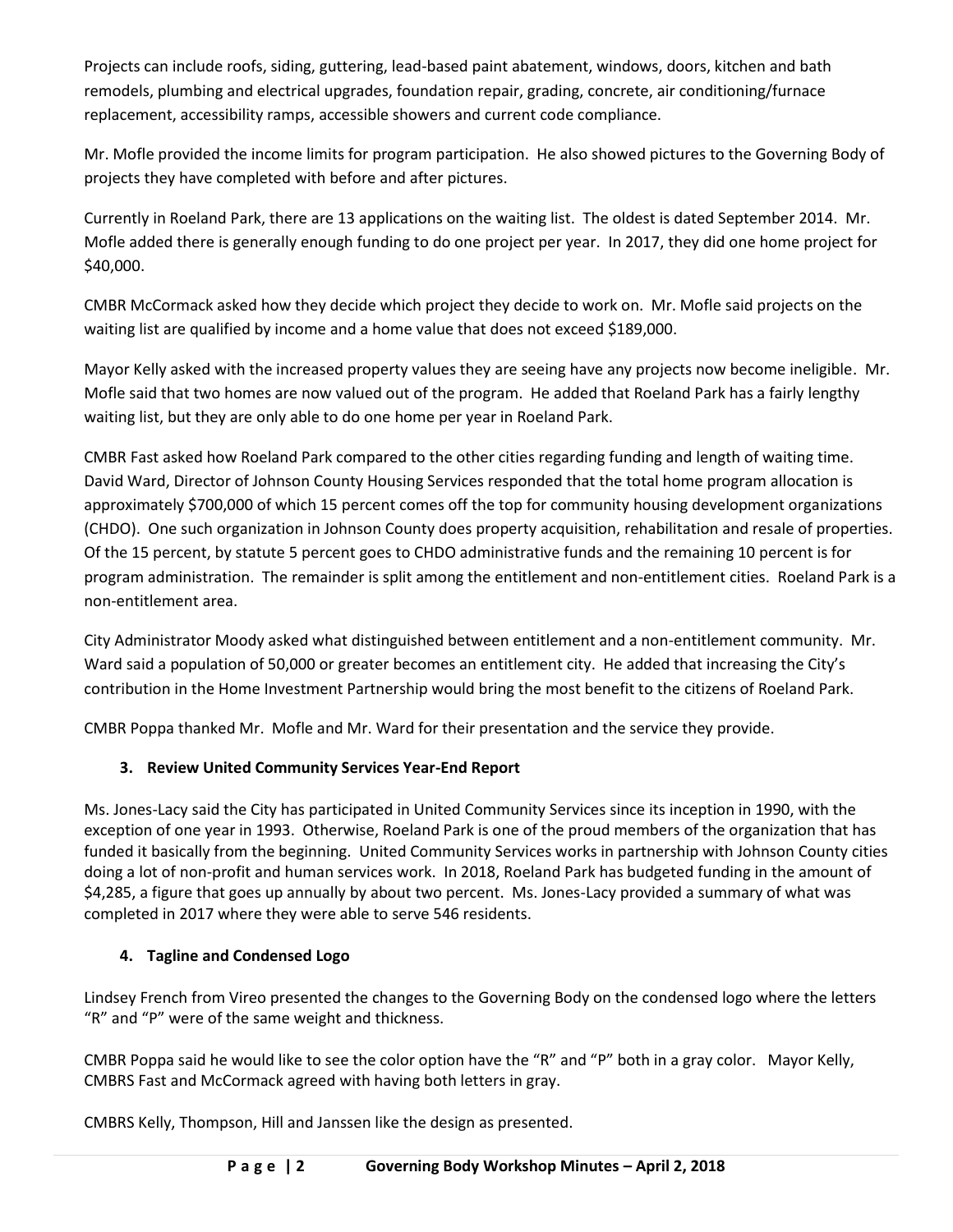The Governing Body was split on their decision, so Ms. French said she would e-mail a copy of both options for them to review and they can get back to her with their decision.

Ms. French also recapped the brand perception from the study conducted by Benedictine College. Roeland Park is perceived as a quiet, friendly and safe city. It is convenient with its proximity to other larger cities and surrounding communities while remaining affordable.

Using the brand perception and the Council's aspirations, she pulled them together for the motto options.

CMBR Janssen said the mottos of "uniquely rooted" and "heritage, history and home" were the two that stood out for him.

CMBR Hill preferred "rooted in community."

CMBR McCormack liked "uniquely rooted" and "heritage, history and home."

CMBR Thompson opted for "perfectly situated" and then "uniquely rooted."

CMBR Kelly also liked "perfectly situated" and "uniquely rooted."

Mayor Kelly chose "perfectly situated, "put down roots and grow" or "where your roots can grow."

CMBR Fast saw something in the Shawnee Mission Post that she liked and would e-mail that wording in.

CMBR Poppa picked "perfectly situated" and "uniquely rooted," but then something that also looks forward to the future like "growing in community."

There was consensus to have Ms. French take the top three "perfectly situated," "uniquely rooted," and "heritage, history and home" and incorporate those into the logo and the Governing Body will look at the other suggestion from Ms. Fast.

## **5. Review Proposed 2019 Pay Scale**

City Administrator Moody provided the salary comparison information put out by the Mid-America Regional Council (MARC) for most positions. It provides an average of salaries for the position, what the other cities are paying and compares those with Roeland Park. It is based on this information that he is recommending a \$0.50 increase in the proposed 2019 pay scale. This increase will only apply to a couple of employees whose salaries would not fall within the minimum range. The proposed figures also include adding an administrative intern and a Public Works intern. The proposed change would not go into effect until January 1, 2019. Mr. Moody added that a couple of part-time police officers and a couple of part-time administrative positions would be impacted, but that the financial impact is minuscule.

CMBR Poppa reiterated that they are not discussing a \$0.50 per hour raise for everyone, but only those who are not making the new minimum pay scale point.

There was consensus to move this forward to the Consent Agenda for the May Council meeting.

## **III. NON-ACTION ITEMS:**

*There no items discussed.*